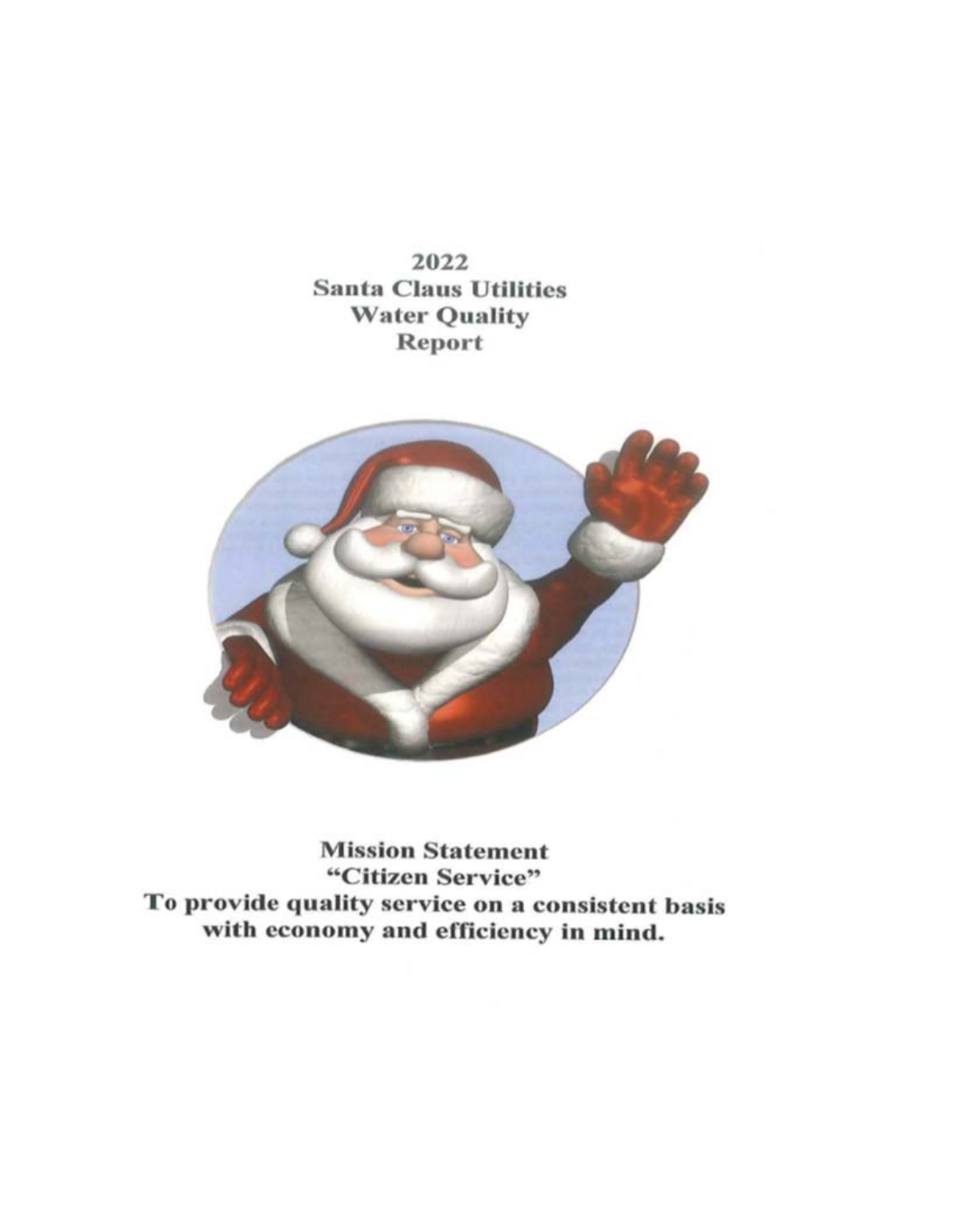## **TOWN OF SANTA CLAUS WATER QUALITY REPORT 2022**

The Town of Santa Claus annual water quality report (CCR) will be available online on or before July 1, 2022 at [www.townofsantaclaus.com.](http://www.townofsantaclaus.com/) If you would prefer a paper copy of the 2022 Annual Water Quality Report (CCR) mailed to your home, please call (812)544-3329.

### **REPORT OVERVIEW**

It is the intent of this report to give water users important facts about the water we use daily. To ensure the safety of our water a partial listing of, the town's testing requirements are as follows: total chlorine, total coliform bacteria, lead and copper and asbestos fibers. Chlorine residual tests are run seven days per week. Total coliform tests are run four times per month to ensure that the disinfection (chlorinating) process is working. Lead and copper tests are run every three years to see if these two elements are showing up in our water. Another required test is asbestos fibers. The town utilizes asbestos cement pipe in a portion of the system, so we monitor the corrosiveness of the water to ensure the fibers are staying in place. Do not be alarmed when you hear that there is asbestos concrete pipe in the water system, it is considered safe and used worldwide.

Now that the town is producing water, there are and will be new testing requirements. Results of current testing are included in this report. Future testing requirements and results will also be included in this report.

During the last testing year, the town had no violations. Other constituents of our water are tested daily at our water treatment plant, as well as; at Patoka Lake Treatment Plant. Those results are also included in this report.

### **HEALTH INFORMATION**

Some people may be more vulnerable to contaminants in drinking water than the general population. Immunocompromised persons such as persons with cancer undergoing chemotherapy, persons who have undergone organ transplants, people with HIV/AIDS or other immune system disorders, some elderly, and infants can be particularly at risk from infections. These people should seek advice about drinking water from their health care providers. Environmental Protection Agency (EPA) and Center for Disease Control (CDC) guidelines on appropriate means to lessen the risk from infection by Cryptosporidium and other microbial are contaminants are available from the Safe Drinking Water Hotline at 800-426-4791.

The sources of drinking water (both tap water and bottled water) include rivers, lakes, streams, ponds, reservoirs, springs, and wells. As water travels over the surface of the land or through the ground, it dissolves naturally occurring minerals and, in some cases, radioactive material, and can pick up substances resulting from the presence of animals or from human activity. Contaminants that may be present in source water include:

· Microbial contaminants, such as viruses and bacteria, which may come from sewage treatment plants, septic systems, agricultural livestock operations, and wildlife.

· Inorganic contaminants, such as salts and metals, which can be naturally occurring or result from urban storm runoff, industrial or domestic wastewater discharges, oil and gas production, mining or farming.

· Pesticides and herbicides, which may come from a variety of sources such as agriculture, urban storm water runoff, and residential uses.

· Organic chemical contaminants, including synthetic and volatile organic chemicals, which are by-products of industrial processes and petroleum production, and can also, come from gas stations, urban storm-water runoff and septic systems.

Radioactive contaminants, which can be naturally occurring or be the result of oil and gas production and mining activities.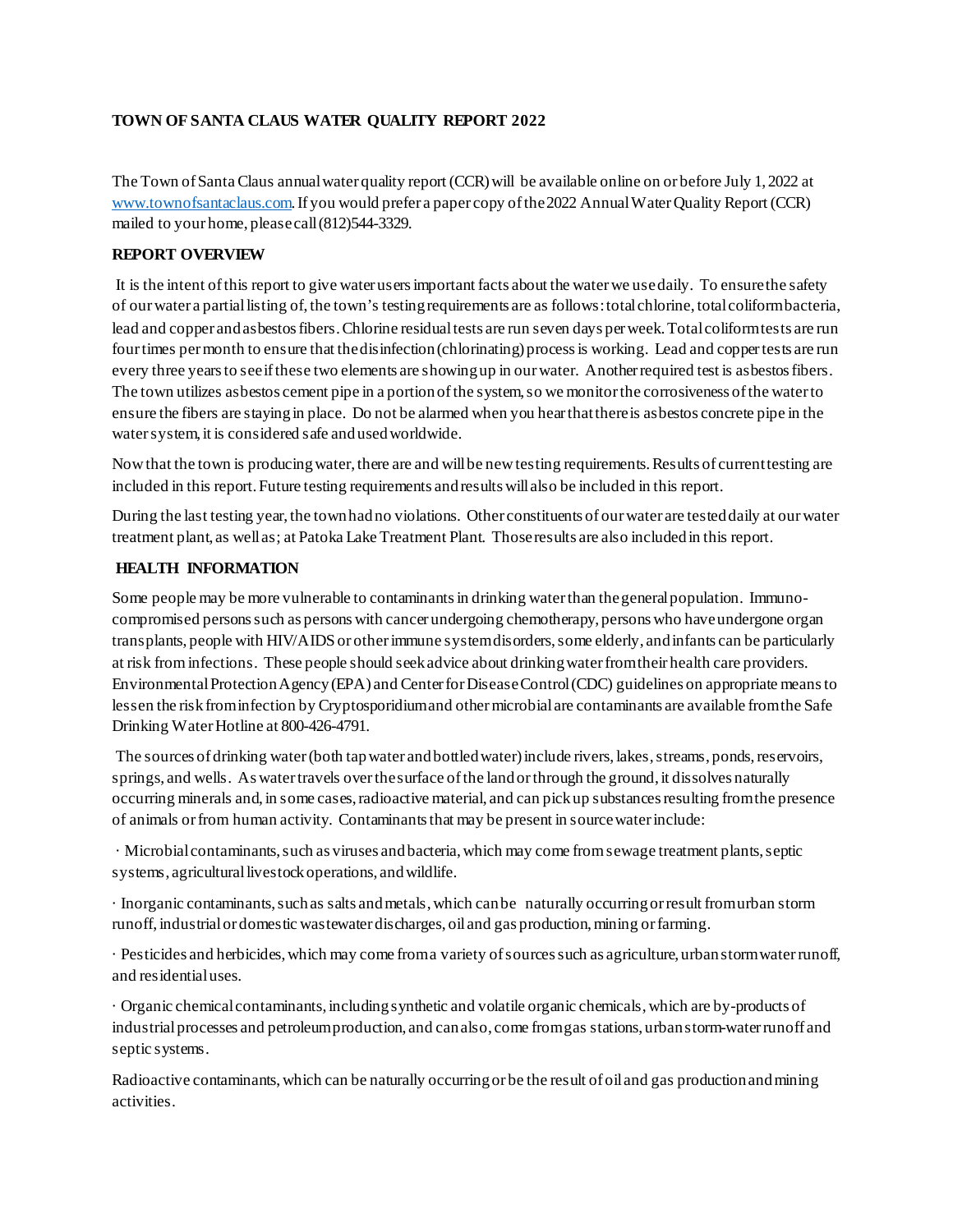In order to ensure that tap water is safe to drink, the EPA prescribes regulations that limit the number of certain contaminants in water provided by public water systems. Food and Drug Administration (FDA) regulations establish limits for contaminants in bottled water, which must provide the same protection for public health.

Drinking water, including bottled water, may reasonably be expected to contain at least small amounts of some contaminants. The presence of contaminants does not necessarily indicate that water poses a health risk. More information about contaminants and potential health effects can be obtained by calling the Environmental Protection Agency's Safe Drinking Water Hotline at 800-426-4791.

## **CHLORAMINE/FLUORIDE ADDITION**

Patoka Lake Regional Water District, and the town utilize chloramines to disinfect your drinking water. For all normal users, chloraminated water is the same as water disinfected with chlorine. However, kidney dialysis patients should consult their doctor and fish owners should call your pet store for more information. As recommended by ADA and AWWA, Patoka Lake District, participates in the State Dental Fluoridation program and adds fluoride to the treated water.

You as an end consumer of water can help to protect the sources of drinking water by increasing and promoting efforts to recycle materials and properly dispose of chemicals, used oils and petroleum products, batteries, and other household refuse.

### **Statement Addressing Lead in Drinking Water**:

"If present, elevated levels of lead can cause serious health problems, especially for pregnant women and young children. Lead in drinking water is primarily from materials and components associated with service lines and home plumbing. Santa Claus Utilities is responsible for providing high quality drinking water, but cannot control the variety of materials used in plumbing components. When your water has been sitting for several hours, you can minimize the potential for lead exposure by flushing your tap for 30 seconds to 2 minutes before using water for drinking or cooking. If you are concerned about lead in your water, you may wish to have your water tested. Information on lead in drinking water, testing methods, and steps you can take to minimize exposure is available from the Safe Drinking Water Hotline or at http://www.epa.gov/safewater/lead." Lead and copper testing is done every 3 years in accordance with required regulations.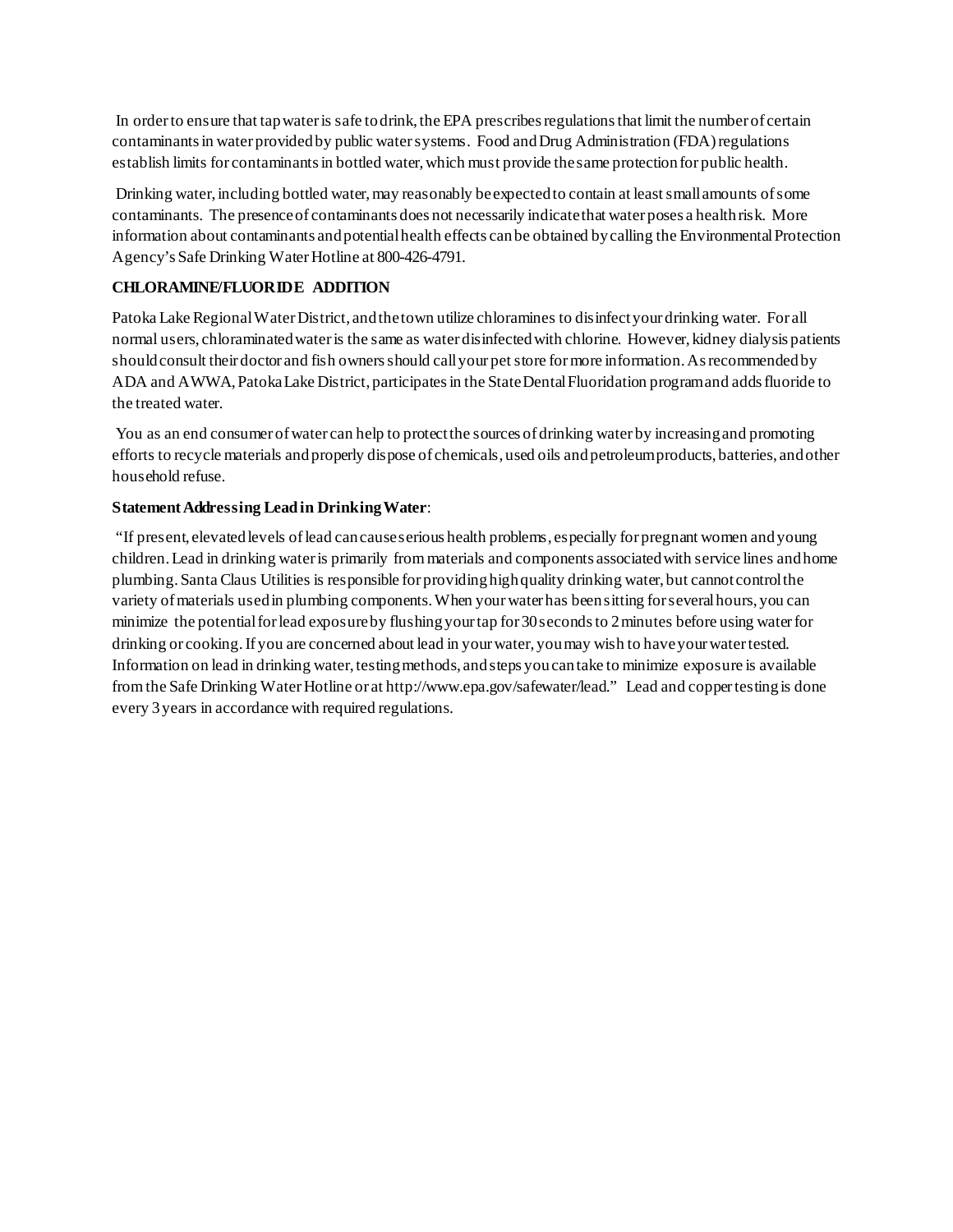### PATOKA LAKE REGIONAL WATER DISTRICT DATA 2021

# INORGANIC CONTAMINANTS (2021) DE

| INURGANIC CUNTAMINANTS (ZUZI)   |            |               |               | <b>DEFINITIONS</b>                    |               |             |               |
|---------------------------------|------------|---------------|---------------|---------------------------------------|---------------|-------------|---------------|
|                                 | <b>MCL</b> | <u>D.L.</u>   | <b>RESULT</b> | "MCL" MEANS MAXIMUM CONTAMINANT LEVEL |               |             |               |
|                                 | MG/L       | MGL           | MG/L          | "BDL" MEANS BELOW DETECTABLE LIMIT    |               |             |               |
| ANTIMONY                        | 0.006      | 0.001         | <b>BDL</b>    | "pCI/L" MEANS PICOCURIES PER LITER    |               |             |               |
| ARSENIC                         | 0.01       | 0.001         | <b>BDL</b>    | "D.L." MEANS DETECTABLE LIMIT         |               |             |               |
| <b>BARIUM</b>                   | 2          | 0.002         | .026          | "mg/L" MEANS PART PER MILLION         |               |             |               |
| <b>BERYLLIUM</b>                | 0.004      | 0.0003        | <b>BDL</b>    | OR MILLIGRAMS PER LITER               |               |             |               |
| CADMIUM                         | 0.005      | 0.001         | <b>BDL</b>    | "UG/L" MEANS PART PER BILLION         |               |             |               |
| <b>CHROMIUM</b>                 | 0.1        | 0.0009        | <b>BDL</b>    | OR MICROGRAMS PER LITER               |               |             |               |
| CYANIDE, (FREE)                 | 0.2        | 0.02          | <b>BDL</b>    | "U.C." MEANS UREGULATED CONTAMINATES  |               |             |               |
| <b>FLUORIDE</b>                 | 4          | 0.1           | 0.6           |                                       | MCL           | <u>D.L.</u> |               |
| <b>MERCURY</b>                  | 0.002      | 0.0001        | <b>BDL</b>    | VIOLATILE ORGANIC CONTAMINANTS (2018) | $\frac{u}{L}$ | ug/L        | <b>RESULT</b> |
| <b>NICKEL</b>                   | 0.1        | 0.001         | <b>BDL</b>    |                                       |               |             |               |
| <b>NITRATE</b>                  | 10         | 0.1           | <b>BDL</b>    | <b>BENZENE</b>                        | 5             | 0.5         | <b>BDL</b>    |
| <b>SELENIUM</b>                 | 0.05       | 0.002         | <b>BDL</b>    | CARBON TETRACHLORIDE                  | 5.            | 0.5         | <b>BDL</b>    |
| SODIUM                          | NO MCL     | 0.1           | 2.9           | <b>CHLOROBENZENE</b>                  | 100           | 0.5         | <b>BDL</b>    |
| <b>THALLIUM</b>                 | 0.002      | 0.0003        | <b>BDL</b>    | 1.2- DICHLOROBENZENE                  | 600           | 0.5         | <b>BDL</b>    |
|                                 |            |               |               | 1.4 - DICHLOROBENZENE                 | 75            | 0.5         | <b>BDL</b>    |
| RADIOACTIVE CONTAMINANTS (2020) |            |               |               | 1.2 - DICHLOROETHANE                  | 5.            | 0.5         | <b>BDL</b>    |
|                                 | MCL        | <b>RESULT</b> |               | 1.1 - DICHLOROETHYLENE                | 7             | 0.5         | <b>BDL</b>    |
| $PADIIIM-228$<br>วกวก           |            | $17+$ $11$    | nCl/I         | 1 2 - DICLOROETHVLENE CIS             | 70            | n 5         | RNI           |

### SYNTHETIC ORGANIC CONTAMINANTS (2021)

|                                |      | <b>MCL</b>          | D.L                 | <b>RESULT</b> | TETRACHLOROETHYLENE              |      | 5                 | 0.5           | <b>BDL</b>         |
|--------------------------------|------|---------------------|---------------------|---------------|----------------------------------|------|-------------------|---------------|--------------------|
|                                |      | $\frac{u}{2}$       | ug/L                | ug/L          | <b>TOLUENE</b>                   |      | 1000              | 0.5           | <b>BDL</b>         |
| ALACHLOR (LASSO)               | 2021 | $\overline{2}$      | 0.1                 | <b>BDL</b>    | 1.2.4 - TRICHLOROBENZENE         |      | 70                | 0.5           | <b>BDL</b>         |
| <b>ATRAZINE</b>                | 2021 | 3                   | 0.1                 | <b>BDL</b>    | 1.1.1 - TRICHLOROETHANE          |      | 200               | 0.5           | <b>BDL</b>         |
| BENZO(A)PYRENE                 | 2021 | 0.2                 | 0.02                | <b>BDL</b>    | 1.1.2 - TRICHLOROETHANE          |      | 5                 | 0.5           | <b>BDL</b>         |
| CARBOFURAN                     | 2021 | 40                  | 0.9                 | <b>BDL</b>    | TRICHLOROETHYLENE                |      | 5                 | 0.5           | <b>BDL</b>         |
| CHLORDANE (ALPHA & GAMMA) 2021 |      | $\overline{2}$      | 0.1                 | <b>BDL</b>    | VINYL CHLORIDE                   |      | $\overline{2}$    | 0.5           | <b>BDL</b>         |
| $2.4 - D$                      | 2021 | 70                  | 0.1                 | <b>BDL</b>    | <b>TOTAL XYLENES</b>             |      | 10000             | 0.5           | <b>BDL</b>         |
| <b>DALAPON</b>                 | 2021 | 200                 | $\mathbf{1}$        | <b>BDL</b>    |                                  |      |                   |               |                    |
| <b>DBCP</b>                    | 2021 | 0.2                 | 0.01                | <b>BDL</b>    | METHY-TERT-BUTYL ETHER           |      | NO MCL            | 0.5           | <b>BDL</b>         |
| <b>DINOSEB</b>                 | 2021 | $7^{\circ}$         | 0.1                 | <b>BDL</b>    |                                  |      |                   |               |                    |
| 2.3.7.8 - M TCDD (DIOXIN)      | 2021 | $30 \text{ ug/L}$   | $5.0 \text{ ug/L}$  | <b>BDL</b>    | TOTAL TRIHALOMETHANES(4)         |      | 80                | 0.5           | 41.7               |
| <b>DIQUAT</b>                  | 2021 | 20                  | 0.4                 | <b>BDL</b>    | BROMODICHLOROMETHANE             |      |                   | 0.5           | 4.9                |
| DI(2-ETHYLHEXYL) ADIPATE       | 2021 | 400                 | 0.6                 | <b>BDL</b>    | <b>BROMOFORM</b>                 |      |                   | 0.5           | <b>BDL</b>         |
| DI(2-ETHYLHEXYL)PHTHALATE      | 2021 | 6                   | 0.6                 | <b>BDL</b>    | CHLORODIBROMOMETHANE             |      |                   | 0.5           | <b>BDL</b>         |
| <b>ENDOTHALL</b>               | 2021 | 100                 | 0.9                 | <b>BDL</b>    | CHLOROFORM                       |      |                   | 0.5           | 36.7               |
| <b>ENDRIN</b>                  | 2021 | $\overline{2}$      | 0.01                | <b>BDL</b>    |                                  |      |                   |               |                    |
| ETHYLENE DIBROMIDE(EDB)        | 2021 | 50ug/L              | 10 <sub>ug</sub> /L | <b>BDL</b>    |                                  |      |                   | <b>MCL</b>    | <b>RESULT</b>      |
|                                |      |                     |                     |               |                                  |      |                   | ug/L          | ug/L               |
| GLYPHOSATE(ROUND UP)           | 2019 | 700                 | 6                   | <b>BDL</b>    | <b>HALOACTIC ACIDS 5 (4)</b>     |      |                   | 60            | 34.9 avg           |
| <b>HEPTACHLOR</b>              | 2021 | 0.4                 | 0.04                | <b>BDL</b>    |                                  | 2021 | <b>RANGE</b>      | 25 TO 45      |                    |
| <b>HEPTACHLOR EPOXIDE</b>      | 2021 | 0.2                 | 0.02                | <b>BDL</b>    |                                  |      |                   |               |                    |
| HEXACHLOROBENZENE              | 2021 | $\mathbf{1}$        | 0.1                 | <b>BDL</b>    | <b>TOTAL TRIHALOMETHANES (4)</b> |      |                   | 80            | 41.7 AVG           |
| HEXACHLOROCYCLOPENTADIENE 2021 |      | 50                  | 0.1                 | <b>BDL</b>    |                                  | 2021 | <b>RANGE</b>      | 20.4 TO 60.9  |                    |
| <b>GAMMA-BHG LINDANE</b>       | 2021 | 0.2                 | 0.02                | <b>BDL</b>    |                                  |      |                   |               |                    |
| <b>METHOXYCHLOR</b>            | 2021 | 40                  | 0.1                 | <b>BDL</b>    |                                  |      | <b>MCL</b>        | <b>RESULT</b> |                    |
| OXAMY(VYDATE)                  | 2021 | 200                 | $\mathbf{1}$        | <b>BDL</b>    | LEAD 90 TH PERCENTILE (2020)     |      | $15 \text{ ug/L}$ |               | $3.7 \text{ ug/L}$ |
| PENTACHLORPHENOL               | 2021 | $\mathbf{1}$        | 0.04                | <b>BDL</b>    |                                  |      |                   |               |                    |
| PICLORAM (TORDON)              | 2021 | 500                 | 0.1                 | <b>BDL</b>    | COPPER 90TH PERCENTILE (2020)    |      | $1.3$ mg/L        |               | $0.17$ mg/L        |
| <b>PCBS</b>                    | 2019 | 0.5                 | 0.5                 | <b>BDL</b>    |                                  |      |                   |               |                    |
| SIMAZINE                       | 2021 | 4                   | 0.07                | <b>BDL</b>    |                                  |      |                   |               |                    |
| $2.4.5 - TP(SILVER)$           | 2021 | 50                  | 0.1                 | <b>BDL</b>    |                                  |      |                   |               |                    |
| <b>TOXAPHENE</b>               | 2021 | 3                   | 1                   | <b>BDL</b>    |                                  |      |                   |               |                    |
| TOTAL ORGANIC CARBON (TOC)     |      | <b>MCL</b>          |                     |               |                                  |      |                   |               |                    |
|                                |      | <b>RANGE</b><br>25% |                     | 27.9% - 40.5% |                                  |      |                   |               |                    |
| PERCENT REMOVAL TOC RUNNING    |      | AVERAGE<25% AVERAGE |                     | 34%           |                                  |      |                   |               |                    |

| INORGANIC CONTAMINANTS (2021)         |      |                |                     |               | DEFINITIONS                           |                   |                |                    |
|---------------------------------------|------|----------------|---------------------|---------------|---------------------------------------|-------------------|----------------|--------------------|
|                                       |      | <u>MCL</u>     | <u>D.L.</u>         | <b>RESULT</b> | "MCL" MEANS MAXIMUM CONTAMINANT LEVEL |                   |                |                    |
|                                       |      | MG/L           | MGL                 | MG/L          | "BDL" MEANS BELOW DETECTABLE LIMIT    |                   |                |                    |
| <b>ANTIMONY</b>                       |      | 0.006          | 0.001               | <b>BDL</b>    | "pCI/L" MEANS PICOCURIES PER LITER    |                   |                |                    |
| ARSENIC                               |      | 0.01           | 0.001               | <b>BDL</b>    | "D.L." MEANS DETECTABLE LIMIT         |                   |                |                    |
| <b>BARIUM</b>                         |      | $\overline{2}$ | 0.002               | .026          | "mg/L" MEANS PART PER MILLION         |                   |                |                    |
| BERYLLIUM                             |      | 0.004          | 0.0003              | <b>BDL</b>    | OR MILLIGRAMS PER LITER               |                   |                |                    |
| CADMIUM                               |      | 0.005          | 0.001               | <b>BDL</b>    | "UG/L" MEANS PART PER BILLION         |                   |                |                    |
| <b>CHROMIUM</b>                       |      | 0.1            | 0.0009              | <b>BDL</b>    | OR MICROGRAMS PER LITER               |                   |                |                    |
| CYANIDE, (FREE)                       |      | 0.2            | 0.02                | <b>BDL</b>    | "U.C." MEANS UREGULATED CONTAMINATES  |                   |                |                    |
| <b>FLUORIDE</b>                       |      | 4              | 0.1                 | 0.6           |                                       | MCL               | <u>D.L.</u>    |                    |
| <b>MERCURY</b>                        |      | 0.002          | 0.0001              | <b>BDL</b>    | VIOLATILE ORGANIC CONTAMINANTS (2018) | $\frac{u}{2}$     | ug/L           | <b>RESULT</b>      |
|                                       |      |                |                     |               |                                       |                   |                |                    |
| NICKEL                                |      | 0.1            | 0.001               | <b>BDL</b>    |                                       |                   |                |                    |
| NITRATE                               |      | 10             | 0.1                 | <b>BDL</b>    | <b>BENZENE</b>                        | 5                 | 0.5            | <b>BDL</b>         |
| SELENIUM                              |      | 0.05           | 0.002               | <b>BDL</b>    | CARBON TETRACHLORIDE                  | 5                 | 0.5            | <b>BDL</b>         |
| SODIUM                                |      | NO MCL         | 0.1                 | 2.9           | <b>CHLOROBENZENE</b>                  | 100               | 0.5            | <b>BDL</b>         |
| THALLIUM                              |      | 0.002          | 0.0003              | <b>BDL</b>    | 1.2- DICHLOROBENZENE                  | 600               | 0.5            | <b>BDL</b>         |
|                                       |      |                |                     |               | 1.4 - DICHLOROBENZENE                 | 75                | 0.5            | <b>BDL</b>         |
| RADIOACTIVE CONTAMINANTS (2020)       |      |                |                     |               | 1.2 - DICHLOROETHANE                  | 5                 | 0.5            | <b>BDL</b>         |
|                                       |      | <u>MCL</u>     | <b>RESULT</b>       |               | 1.1 - DICHLOROETHYLENE                | $\overline{7}$    | 0.5            | <b>BDL</b>         |
| 2020<br>RADIUM – 228                  |      |                | $.17 + .41$         | pCI/L         | 1.2 - DICLOROETHYLENE, CIS            | 70                | 0.5            | <b>BDL</b>         |
| <b>GROSS ALPHA</b><br>2020            |      | 15             | $1.7 + .9$          | pCI/L         | 1.2 - DISCHLOROETHYLENE, TRANS        | 100               | 0.5            | <b>BDL</b>         |
|                                       |      |                |                     |               | DICHLOROMETHANE                       | 5                 | 0.5            | <b>BDL</b>         |
|                                       |      |                |                     |               | 1.2 - DICHLOROPROPANE                 | 5                 | 0.5            | <b>BDL</b>         |
|                                       |      |                |                     |               | ETHYLBENZENE                          | 700               | 0.5            | <b>BDL</b>         |
| SYNTHETIC ORGANIC CONTAMINANTS (2021) |      |                |                     |               | <b>STYRENE</b>                        | 100               | 0.5            | <b>BDL</b>         |
|                                       |      |                |                     |               |                                       |                   |                |                    |
|                                       |      | <b>MCL</b>     |                     |               |                                       | 5                 | 0.5            | <b>BDL</b>         |
|                                       |      |                | D.L                 | <b>RESULT</b> | <b>TETRACHLOROETHYLENE</b>            |                   |                |                    |
|                                       |      | $ug/l$         | ug/L                | $\frac{u}{2}$ | <b>TOLUENE</b>                        | 1000              | 0.5            | <b>BDL</b>         |
| ALACHLOR (LASSO)                      | 2021 | $\overline{2}$ | 0.1                 | <b>BDL</b>    | 1.2.4 - TRICHLOROBENZENE              | 70                | 0.5            | <b>BDL</b>         |
| ATRAZINE                              | 2021 | 3              | 0.1                 | <b>BDL</b>    | 1.1.1 - TRICHLOROETHANE               | 200               | 0.5            | <b>BDL</b>         |
| BENZO(A)PYRENE                        | 2021 | 0.2            | 0.02                | <b>BDL</b>    | 1.1.2 - TRICHLOROETHANE               | 5                 | 0.5            | <b>BDL</b>         |
| CARBOFURAN                            | 2021 | 40             | 0.9                 | <b>BDL</b>    | <b>TRICHLOROETHYLENE</b>              | 5                 | 0.5            | <b>BDL</b>         |
| CHLORDANE (ALPHA & GAMMA) 2021        |      | 2              | 0.1                 | <b>BDL</b>    | VINYL CHLORIDE                        | $\overline{2}$    | 0.5            | <b>BDL</b>         |
| $2.4 - D$                             | 2021 | 70             | 0.1                 | <b>BDL</b>    | <b>TOTAL XYLENES</b>                  | 10000             | 0.5            | <b>BDL</b>         |
| DALAPON                               | 2021 | 200            | $\mathbf{1}$        | <b>BDL</b>    |                                       |                   |                |                    |
| DBCP                                  | 2021 | 0.2            | 0.01                | <b>BDL</b>    | METHY-TERT-BUTYL ETHER                | NO MCL 0.5        |                | <b>BDL</b>         |
| <b>DINOSEB</b>                        | 2021 | $\overline{7}$ | 0.1                 | <b>BDL</b>    |                                       |                   |                |                    |
| 2.3.7.8 - M TCDD (DIOXIN)             | 2021 | 30 ug/L        | 5.0 $\mu$ g/L       | <b>BDL</b>    | TOTAL TRIHALOMETHANES(4)              | 80                | 0.5            | 41.7               |
|                                       |      |                |                     |               |                                       |                   |                |                    |
| DIQUAT                                | 2021 | 20             | 0.4                 | <b>BDL</b>    | <b>BROMODICHLOROMETHANE</b>           |                   | 0.5            | 4.9                |
| DI(2-ETHYLHEXYL) ADIPATE              | 2021 | 400            | 0.6                 | <b>BDL</b>    | <b>BROMOFORM</b>                      |                   | 0.5            | <b>BDL</b>         |
| DI(2-ETHYLHEXYL)PHTHALATE             | 2021 | 6              | 0.6                 | <b>BDL</b>    | CHLORODIBROMOMETHANE                  |                   | 0.5            | BDL                |
| <b>ENDOTHALL</b>                      | 2021 | 100            | 0.9                 | <b>BDL</b>    | CHLOROFORM                            |                   | 0.5            | 36.7               |
|                                       |      |                |                     |               |                                       |                   |                |                    |
| ENDRIN                                | 2021 | 2              | 0.01                | <b>BDL</b>    |                                       |                   |                |                    |
| ETHYLENE DIBROMIDE(EDB)               | 2021 | $50$ ug/L      | 10 <sub>ug</sub> /L | <b>BDL</b>    |                                       |                   | MCL            | <b>RESUI</b>       |
|                                       |      |                |                     |               |                                       |                   | $\frac{ug}{L}$ | $\frac{ug}{L}$     |
| GLYPHOSATE(ROUND UP)                  | 2019 | 700            | 6                   | <b>BDL</b>    | HALOACTIC ACIDS 5 (4)                 |                   | 60             | 34.9               |
| <b>HEPTACHLOR</b>                     | 2021 | 0.4            | 0.04                | <b>BDL</b>    | 2021                                  | <b>RANGE</b>      | 25 TO 45       |                    |
| HEPTACHLOR EPOXIDE                    | 2021 | 0.2            | 0.02                | <b>BDL</b>    |                                       |                   |                |                    |
| HEXACHLOROBENZENE                     | 2021 | $\mathbf{1}$   | 0.1                 | <b>BDL</b>    | TOTAL TRIHALOMETHANES (4)             |                   | 80             | 41.7               |
| HEXACHLOROCYCLOPENTADIENE 2021        |      | 50             | 0.1                 | <b>BDL</b>    | 2021                                  | <b>RANGE</b>      |                | 20.4 TO 60.9       |
| GAMMA – BHG LINDANE                   | 2021 | 0.2            | 0.02                | <b>BDL</b>    |                                       |                   |                |                    |
| METHOXYCHLOR                          | 2021 | 40             | 0.1                 | <b>BDL</b>    |                                       | MCL               |                | <b>RESULT</b>      |
| OXAMY(VYDATE)                         | 2021 | 200            | $\mathbf{1}$        | <b>BDL</b>    | LEAD 90 TH PERCENTILE (2020)          | $15 \text{ ug/L}$ |                | $3.7 \text{ ug/L}$ |
| PENTACHLORPHENOL                      | 2021 | $\mathbf{1}$   | 0.04                | <b>BDL</b>    |                                       |                   |                |                    |
| PICLORAM (TORDON)                     | 2021 | 500            | 0.1                 | <b>BDL</b>    | COPPER 90TH PERCENTILE (2020)         | $1.3$ mg/L        |                | $0.17$ mg/L        |
|                                       |      |                |                     |               |                                       |                   |                |                    |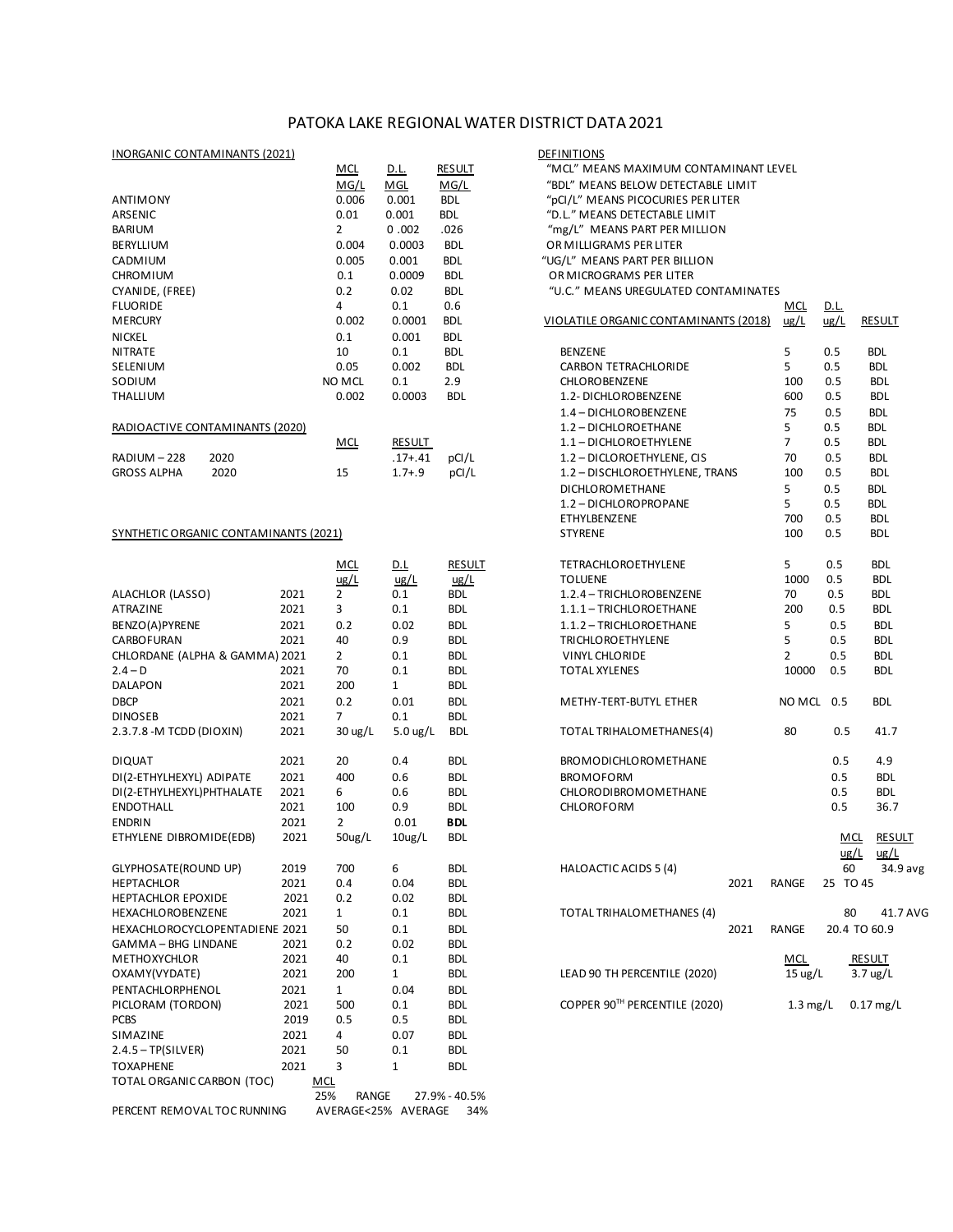## SANTA CLAUS WATER UTILITY WATER QUALITY DATA FOR 2021

| INORGANIC CONTAMINANTS (2019)                                                                                                                                    |                |               |               | DEFINITIONS                                                 |                              |                     |                             |
|------------------------------------------------------------------------------------------------------------------------------------------------------------------|----------------|---------------|---------------|-------------------------------------------------------------|------------------------------|---------------------|-----------------------------|
|                                                                                                                                                                  | <b>MCL</b>     | <u>D.L.</u>   | <b>RESULT</b> | "MCL" MEANS MAXIMUM CONTAMINANT LEVEL                       |                              |                     |                             |
|                                                                                                                                                                  | MG/L           | MGL           | MG/L          | "BDL" MEANS BELOW DETECTABLE LIMIT                          |                              |                     |                             |
| <b>ANTIMONY</b>                                                                                                                                                  | 0.006          | 0.001         | <b>BDL</b>    | "pCI/L" MEANS PICOCURIES PER LITER                          |                              |                     |                             |
| ARSENIC                                                                                                                                                          | 0.001          | 0.0002        | <b>BDL</b>    | "D.L." MEANS DETECTABLE LIMIT                               |                              |                     |                             |
| <b>BARIUM</b>                                                                                                                                                    | $\overline{2}$ | 0.002         | .096          | "mg/L" MEANS PART PER MILLION                               |                              |                     |                             |
| BERYLLIUM                                                                                                                                                        | 0.004          | 0.0005        | <b>BDL</b>    | OR MILLIGRAMS PER LITER                                     |                              |                     |                             |
| CADMIUM                                                                                                                                                          | 0.005          | 0.0001        | <b>BDL</b>    | "UG/L" MEANS PART PER BILLION                               |                              |                     |                             |
| <b>CHROMIUM</b>                                                                                                                                                  | 0.1            | 0.0003        | <b>BDL</b>    | OR MICROGRAMS PER LITER                                     |                              |                     |                             |
| CYANIDE, (FREE)                                                                                                                                                  | 0.2            | 0.01          | <b>BDL</b>    | "U.C." MEANS UREGULATED CONTAMINATES                        |                              |                     |                             |
| <b>FLUORIDE (NATURAL)</b>                                                                                                                                        | 4              | 0.1           | 0.2           | AVERAGE                                                     | <u>MCL</u>                   | <u>D.L.</u>         |                             |
| <b>MERCURY</b>                                                                                                                                                   | 0.002          | 0.0002        | <b>BDL</b>    | VIOLATILE ORGANIC CONTAMINANTS (2018)                       | $\frac{u}{L}$                | $\frac{u}{2}$       | <b>RESULT</b>               |
| <b>NICKEL</b>                                                                                                                                                    | 0.1            | 0.0002        | <b>BDL</b>    | <b>BENZENE</b>                                              | 5                            | 0.5                 | <b>BDL</b>                  |
| SELENIUM                                                                                                                                                         | 0.05           | 0.0009        | <b>BDL</b>    | <b>CARBON TETRACHLORIDE</b>                                 | 5                            | 0.5                 | <b>BDL</b>                  |
| SODIUM                                                                                                                                                           | U.C.           | 0.5           | 43.7          | <b>CHLOROBENZENE</b>                                        | 100                          | 0.5                 | <b>BDL</b>                  |
| <b>THALLIUM</b>                                                                                                                                                  | 0.002          | 0.0005        | <b>BDL</b>    | 1.2- DICHLOROBENZENE                                        | 600                          | 0.5                 | <b>BDL</b>                  |
|                                                                                                                                                                  |                |               |               | 1.4 - DICHLOROBENZENE                                       | 75                           | 0.5                 | <b>BDL</b>                  |
| RADIOACTIVE CONTAMINANTS (2019)                                                                                                                                  |                |               |               | 1.2 - DICHLOROETHANE                                        | 5                            | 0.5                 | <b>BDL</b>                  |
|                                                                                                                                                                  | <b>MCL</b>     | RESULT        | <b>RESULT</b> | 1.1 - DICHLOROETHYLENE                                      | $\overline{7}$               | 0.5                 | <b>BDL</b>                  |
| <b>GROSS BETA</b>                                                                                                                                                | 50             | 5.7           | pCi/L         | 1.2 - DICLOROETHYLENE, CIS                                  | 70                           | 0.5                 | <b>BDL</b>                  |
| <b>GROSS ALPHA</b>                                                                                                                                               | 15             | <b>BDL</b>    | pCI/L         | 1.2 - DISCHLOROETHYLENE, TRANS                              | 100                          | 0.5                 | <b>BDL</b>                  |
| <b>URANIUM</b>                                                                                                                                                   | 0.03           | 0.0006        | Mg/L          | <b>DICHLOROMETHANE</b>                                      | 5                            | 0.5                 | <b>BDL</b>                  |
|                                                                                                                                                                  |                |               |               | 1.2 - DICHLOROPROPANE                                       | 5                            | 0.5                 | <b>BDL</b>                  |
|                                                                                                                                                                  |                |               |               | ETHYLBENZENE                                                | 700                          | 0.5                 | <b>BDL</b>                  |
| SYNTHETIC ORGANIC CONTAMINANTS (2021)                                                                                                                            |                |               |               | <b>STYRENE</b>                                              | 100                          | 0.5                 | <b>BDL</b>                  |
|                                                                                                                                                                  |                |               |               |                                                             |                              |                     |                             |
|                                                                                                                                                                  | <b>MCL</b>     | <u>D.L</u>    | <b>RESULT</b> | TETRACHLOROETHYLENE                                         | 5                            | 0.5                 | <b>BDL</b>                  |
|                                                                                                                                                                  | ug/L           | $\frac{u}{L}$ | ug/L          | <b>TOLUENE</b>                                              | 1000                         | 0.5                 | BDL                         |
| ALACHLOR (LASSO)                                                                                                                                                 | $\overline{2}$ | 0.2           | <b>BDL</b>    | 1.2.4 - TRICHLOROBENZENE                                    | 70                           | 0.5                 | <b>BDL</b>                  |
| ATRAZINE                                                                                                                                                         | 3              | 0.1           | <b>BDL</b>    | 1.1.1 - TRICHLOROETHANE                                     | 200                          | 0.5                 | <b>BDL</b>                  |
| BENZO(A)PYRENE                                                                                                                                                   | 0.2            | 0.02          | <b>BDL</b>    | 1.1.2 - TRICHLOROETHANE                                     | 5                            | 0.5                 | <b>BDL</b>                  |
| CARBOFURAN                                                                                                                                                       | 40             | 0.9           | <b>BDL</b>    | <b>TRICHLOROETHYLENE</b>                                    | 5                            | 0.5                 | <b>BDL</b>                  |
| CHLORDANE (ALPHA & GAMMA)                                                                                                                                        | $\overline{2}$ | 0.05          | <b>BDL</b>    | VINYL CHLORIDE                                              | $\overline{2}$               | 0.5                 | <b>BDL</b>                  |
| $2.4 - D$                                                                                                                                                        | 70             | 0.15          | <b>BDL</b>    | <b>TOTAL XYLENES</b>                                        | 10000                        | 0.5                 | <b>BDL</b>                  |
| DALAPON                                                                                                                                                          | 200            | $\mathbf{1}$  | <b>BDL</b>    |                                                             |                              |                     |                             |
| <b>DBCP</b>                                                                                                                                                      | 0.2            | 0.01          | <b>BDL</b>    | UNREGULATED VIOLATILE ORGANIC CONTAMINANTS (2019)           |                              |                     |                             |
| <b>DINOSEB</b>                                                                                                                                                   | 7              | 0.3           | <b>BDL</b>    |                                                             | <u>MCL</u>                   | <u>D.L.</u>         |                             |
| 2.3.7.8 - M TCDD (DIOXIN)                                                                                                                                        | 30             |               | <b>BDL</b>    |                                                             | ug/L                         | ug/L                | <b>RESULT</b>               |
| <b>DIQUAT</b>                                                                                                                                                    | 20             | 0.66          | <b>BDL</b>    | <b>BROMOBENZENE</b>                                         | 0                            | 0.5                 | <b>BDL</b>                  |
| DI(2-ETHYLHEXYL) ADIPATE                                                                                                                                         | 400            | 0.5           | <b>BDL</b>    | <b>BROMOMETHANE</b>                                         | 0                            | 0.5                 | <b>BDL</b>                  |
| DI(2-ETHYLHEXYL)PHTHALATE                                                                                                                                        | 6              | $\mathbf{1}$  | <b>BDL</b>    | <b>CHLOROETHANE</b>                                         | 0                            | 0.5                 | <b>BDL</b>                  |
| <b>ENDOTHALL</b>                                                                                                                                                 | 100            | 0.5           | <b>BDL</b>    | 2- CHLOROTOLUENE                                            | 0                            | 0.5                 | <b>BDL</b>                  |
| <b>ENDRIN</b>                                                                                                                                                    | $\overline{2}$ | 0.01          | <b>BDL</b>    | 4 - CHLOROTOLUENE                                           | 0                            | 0.5                 | <b>BDL</b>                  |
| ETHYLENE DIBROMIDE(EDB)                                                                                                                                          | 50             | 10            | <b>BDL</b>    | 1.3 - DICHLOROBENZENE                                       | $\Omega$                     | 0.5                 | <b>BDL</b>                  |
| GLYPHOSATE(ROUND UP)                                                                                                                                             | 700            | 5             | <b>BDL</b>    | 1.1.1.2 - TETRACHLOROETHANE                                 | 0                            | 0.5                 | <b>BDL</b>                  |
| <b>HEPTACHLOR</b>                                                                                                                                                | 0.4            | 0.02          | <b>BDL</b>    | 1.1.2.2 - TETRACHLOROETHANE                                 | $\Omega$                     | 0.5                 | <b>BDL</b>                  |
| HEPTACHLOR EPOXIDE                                                                                                                                               | 0.2            | 0.02          | <b>BDL</b>    | 1.2.3 - TRICHLOROPROPANE                                    | 0                            | 0.5                 | <b>BDL</b>                  |
| HEXACHLOROBENZENE                                                                                                                                                | $\mathbf{1}$   | 0.1           | <b>BDL</b>    | DIBROMOMETHANE                                              | 0                            | 0.5                 | BDL                         |
| HEXACHLOROCYCLOPENTADIENE                                                                                                                                        | 50             | 0.1           | <b>BDL</b>    | BROMODICHLOROMETHANE                                        | 0                            | 0.5                 | <b>BDL</b>                  |
| LINDANE                                                                                                                                                          | 0.2            | 0.02          | <b>BDL</b>    | <b>BROMOFORM</b>                                            | 0                            | 0.5                 | <b>BDL</b>                  |
| <b>METHOXYCHLOR</b>                                                                                                                                              | 40             | 0.1           | <b>BDL</b>    | CHLORODIBROMOMETHANE                                        | 0                            | 0.5                 | <b>BDL</b>                  |
|                                                                                                                                                                  | 200            |               |               | CHLOROFORM                                                  | 0                            | 0.5                 | <b>BDL</b>                  |
| OXAMY(VYDATE)<br>PENTACHLORPHENOL                                                                                                                                |                | 0.5           | <b>BDL</b>    |                                                             |                              |                     |                             |
|                                                                                                                                                                  | $\mathbf{1}$   | 0.04          | <b>BDL</b>    | METHY-TERT-BUTYL ETHER(MTBE)<br>LEAD 90TH PERCENTILE (2020) | 5000                         |                     | <b>BDL</b>                  |
| PICLORAM (TORDON)                                                                                                                                                | 500            | 0.15          | <b>BDL</b>    | COPPER 90TH PERCENTILE (2020)                               |                              | 6                   | mg/L                        |
| <b>PCBS</b>                                                                                                                                                      | 0.5            | 0             | <b>BDL</b>    |                                                             |                              | 0.296               | mg/L                        |
| SIMAZINE                                                                                                                                                         | 4              | 0.15          | <b>BDL</b>    | <b>HALOACTIC ACIDS 5</b>                                    |                              | 60                  | 28.37 AVG                   |
| $2.4.5 - TP(SILVER)$                                                                                                                                             | 50             | 0.08          | <b>BDL</b>    | 2021 RANGE 21 TO 38                                         |                              |                     |                             |
| <b>TOXAPHENE</b>                                                                                                                                                 | 3              | 0.08          | <b>BDL</b>    | <b>TOTAL TRIHALOMETHANES</b>                                |                              | 80                  | 27.87AVG                    |
| NITRATES(2021)                                                                                                                                                   | 10             | 0.2           | 0.36          | 2021 RANGE 1 TO 59                                          |                              |                     |                             |
| LIKELY SOURCES OF CONTAMINATION                                                                                                                                  |                |               |               |                                                             |                              |                     |                             |
| LEAD: CORROSION OF HOUSEHOLD PLUMBING SYSTEMS, AND EROSION OF NATURAL DEPOSITS.<br>COPPER: CORROSION OF HOUSEHOLD PLUMBING SYSTEMS. BACTERIOLOGICAL/DISINFECTION |                |               |               | ASBESTOS                                                    | <u>MFL</u><br>7 <sup>7</sup> | <u>D.L.</u><br>0.16 | <b>RESULT</b><br><b>BDL</b> |

THERE WHERE NO POSITIVE BACTERIOLOGICAL SAMPLE RESULTS IN 2021.

NO DISINFECTANT RESIDUAL VIOLATIONS.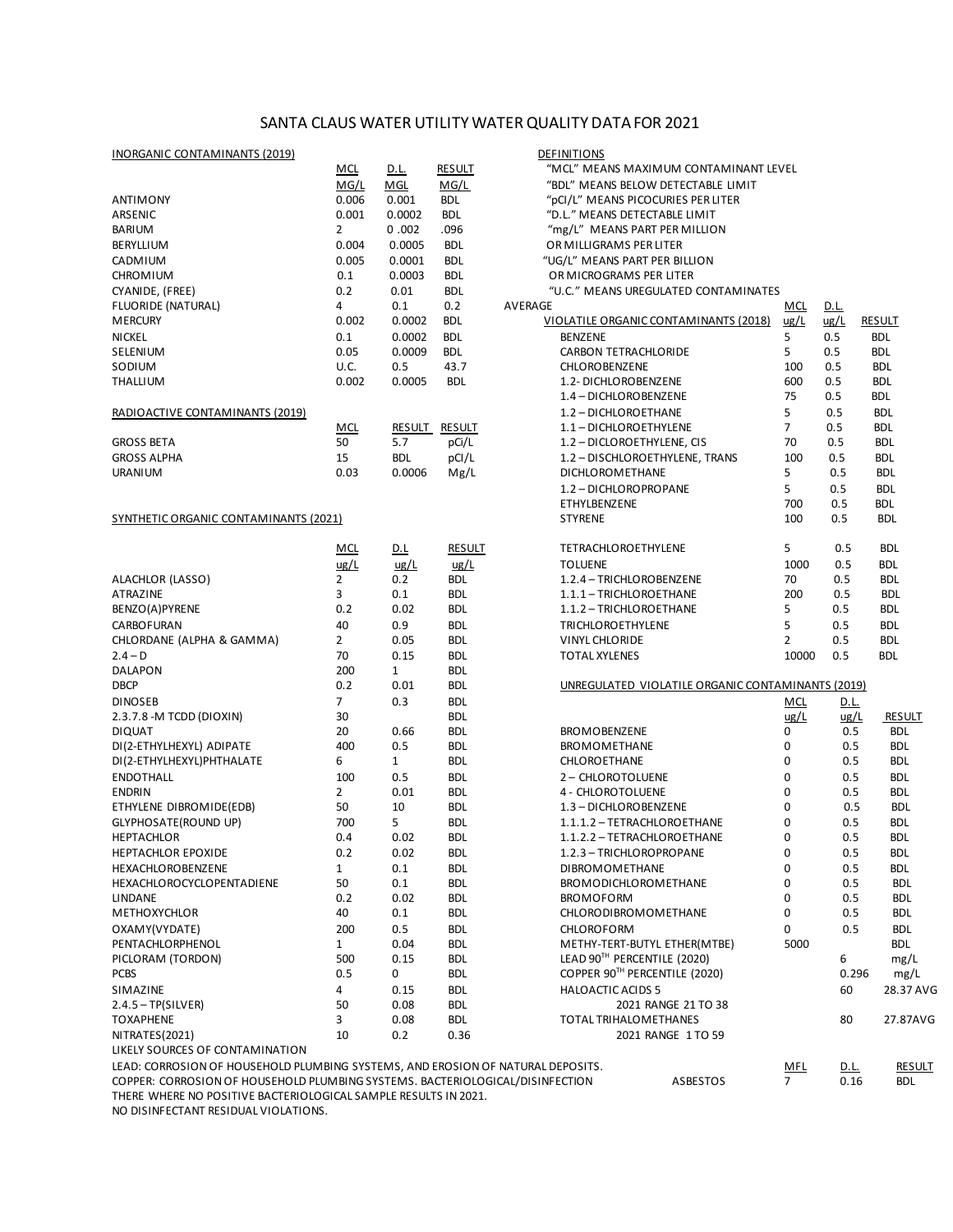If you have any questions about the quality of your water, please attend our Waterworks board meetings. The meetings are the second Tuesday of every month beginning at 6:00 CST at the Town Hall.

Our Public Water System Identification number is IN5274010. Listed are some important contacts you should have question concerning water quality:

| Santa Claus Town Hall/Water Bills  | 812-937-2551 |
|------------------------------------|--------------|
| Russ Luthy, Utility Superintendent | 812-544-3329 |
| Water Department                   | 812-544-2354 |
| Patoka Lake Regional Office        | 800-313-5589 |

**Emergencies during weekends, holidays and after hours, call 812-686-2234 (**Cell phone) or page personnel at 812-481-0370 (pager). All numbers listed will be a long-distance call. Please use only in emergencies.

### **Friendly Reminder:**

For billing questions call the Town Hall 812-937-2551 ext. #2

If your water is shut off for any reason, there will be a \$40.00 reconnect fee

**Rates and Fees: Effective January 2018** Water Connection \$750.00 Out of Town Limits applications (water only) \$ 125.00 Water Deposit \$150.00 Inspection- Residential. \$35.00



### **Fire Hydrant accessibility**

In 2020 while responding to a fire in CLV, the fire department had problems accessing and operating the nearest fire hydrant. The problem was due to landscaping and plantings that were blocking clear access to the hydrant. With the safety of all residents in mind, please keep an approximate ten-foot diameter clear area around hydrants in your yard.